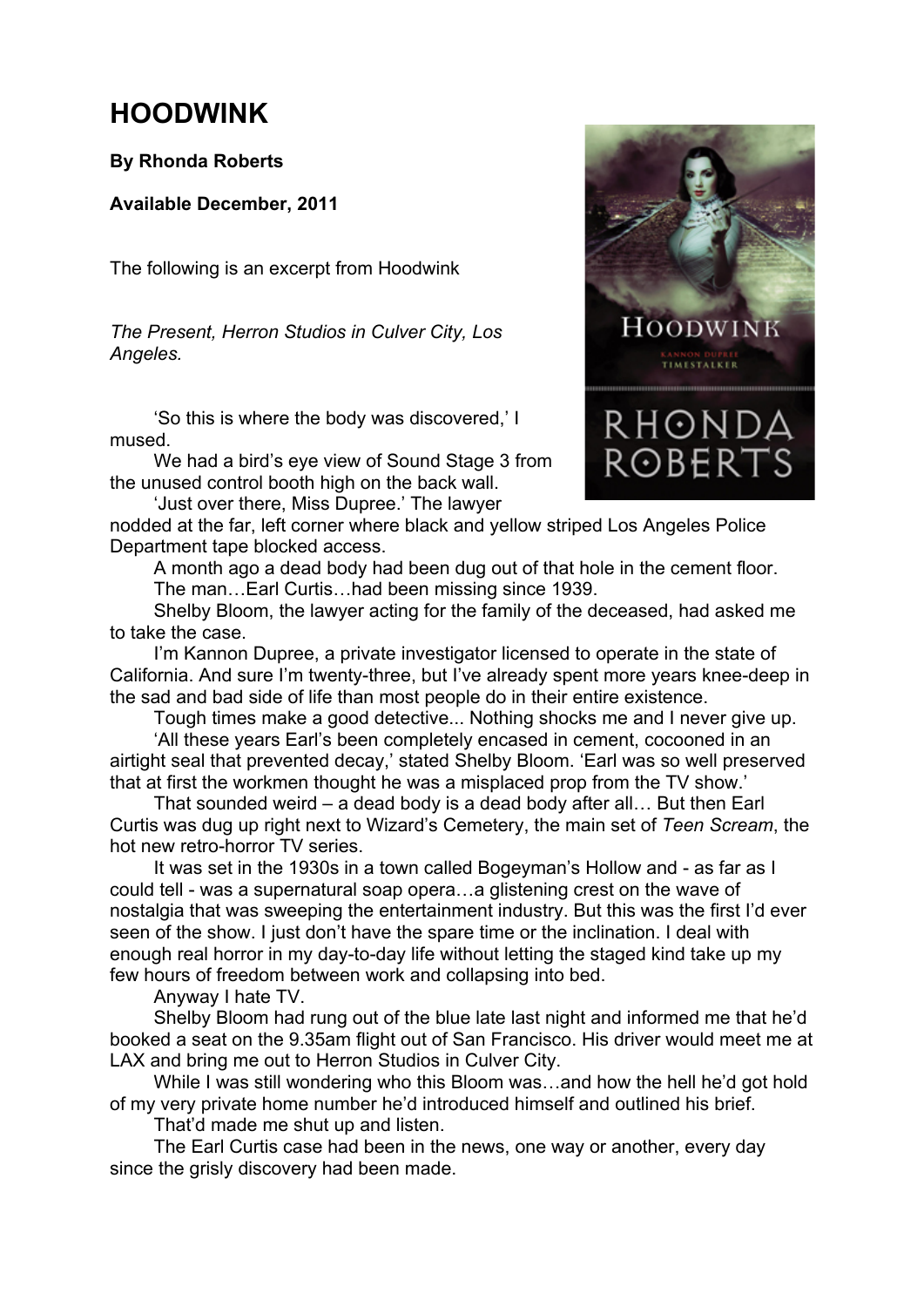First the shock of a cadaver being found in the floor of a hot new TV show…which of course seemed like a tacky publicity stunt. But, after the identification was made, everything had changed. The media had drawn a collective breath and exploded into a frenzy of reminiscences and speculation.

You see Earl Curtis was a legend.

Curtis had gone missing while directing in this very studio. Just seemed to walk into thin air, leaving behind a grieving family, a brilliant career and a reputation that'd skyrocketed with the years. According to all the experts, Earl Curtis was one of the pre-eminent directors of his generation…a shooting star in 1939, the golden year of old Hollywood.

And his disappearance while directing *Gone With The Wind* was one of the great unsolved Hollywood mysteries.

I'd known very little about Earl Curtis, he was too many generations removed from me, but even so I'd followed the case when I could.

This was a classic 'who done it'. How could I not be intrigued?

But the police had not revealed details of any solid leads and the media speculation had become so truly outrageous it was impossible to sort the facts from the fantasy… Everything from Nazi conspiracies to alien abductions laced with vengeful ghosts. So when Bloom rang last night and demanded that I take the case, on impulse I'd agreed to come down and meet with him...

You see, I'm one of the few private investigators licensed to use the National Time Administration's portal. That means my clients can employ me to retrieve information from the past...

And Shelby Bloom wanted me to return to 1939 and find out who murdered Earl Curtis.

\*\*\*\*\*

The chauffer dropped us off at the front door of the Los Angeles Coroner's Office. Bloom signed us in and a white-coated attendant walked us through the back to the morgue. It was cold and somewhere a tap was dripping on tiles.

Shelby Bloom had asked me to see Earl's body for myself. He said it held their only clue...but that's all he'd tell me.

'Is Farnsworth here yet?' Bloom asked the attendant.

'Yes, sir. He was in taking more samples yesterday and then came back again this morning.'

We went through double swinging doors and there it was, a sheet-draped body on a steel table. A white-coated man with puppy dog eyes waited next to it.

'Professor Eugene Farnsworth, this is our investigator, Kannon Dupree.'

We shook hands. His were cold and smelt of formaldehyde. Actually, everything smelt of formaldehyde.

'Eugene is an anthropologist.'

I tried to stare through the sheet. What the hell was an anthropologist doing here?

He coughed. 'Actually, Mr Bloom, I'm an anthropologist with a medical degree. My speciality is religious rituals.'

'Just show her!' Bloom was impatient to get the show over.

Eugene nodded, and rolled back the sheet, starting with the head. There was a square cotton cloth covering Earl's skull... It was disconcertingly flat. He rolled the sheet down further and revealed a bruised and broken grey-white neck. The flesh